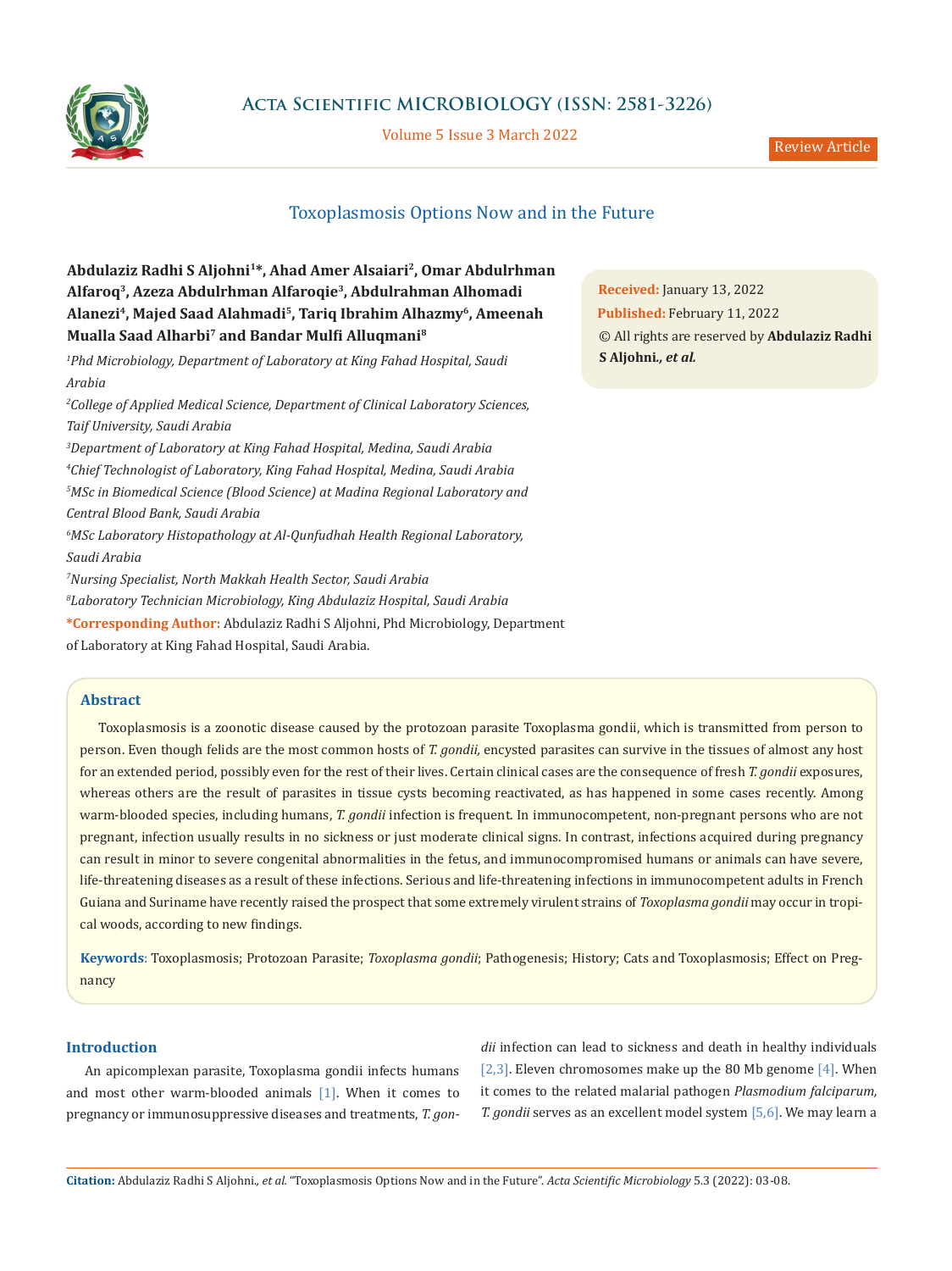great deal from EST [7] and unfinished draft sequences, as revealed by the results of this study  $[8]$ . Research in the disciplines of malaria and apicomplexan biology has been considerably facilitated by the availability of draft sequences, databases, and data mining techniques. Most eukaryotic genome projects, especially those in non-model organisms, may never be completed despite the completion of the genome of P. falciparum. The *T. gondii* genome will be sequenced using a random shotgun technique with 3-10X coverage on a large number of genomes. Most organism-specific technologies, such as gene discovery algorithms, are still in the development or training stages, for better or for worse. When dealing with draft sequences, the goal is to design tools and tactics that will help optimize the usefulness and avoid the difficulties that come with interpreting unfinished datasets, which are becoming increasingly widespread (redundancy in the data, sequencing, and assembly errors, contaminating sequences, etc.).



**Figure 1:** In Saudi Arabia, the incidence of chronic toxoplasmosis varies according to the administrative area.

## **Pathogenesis**

Food contaminated with cat feces containing oocysts or infected meat having tissue cysts harboring bradyzoites are the most common sources of toxoplasmosis in humans, with the vast majority of cases occurring as a result of consuming infected meat. Brachyzoites and sporozoites infect intestinal cells and disseminate locally to mesenteric lymph nodes before spreading to distant organs through the lymphatic system and the bloodstream. Necrosis can develop in a range of organs, and the clinical signs of the condition reflect the extent of the tissue damage. Tissue death is not induced by a Toxoplasma toxin, but rather by the expulsion of tachyzoites from the host cell, which causes the host cell to die. When toxoplasma infections are symptomatic, only 10-30 percent of cases are reported, with lymphadenitis and lymphadenopathy being the most prevalent clinical symptoms in immunocompetent people. Swollen lymph nodes are the most prevalent symptom, which may be accompanied by other symptoms such as fever, headache, muscle pain, anemia, and, in rare cases, lung issues. Fever, headache, muscle discomfort, anemia, and lung complications are also possible. Even though any lymph node can get infected, those located deep in the neck are those most frequently afflicted. It is characterized by symptoms such as malaise, fever, and lymphocytosis that are indicative of infectious mononucleosis. When an illness persists for many weeks or months, it is typical for it to disappear by itself.



**Figure 2:** *Toxoplasma gondii's* life cycle is shown in the diagram. Bradyzoites play a crucial role in the transmission of parasites, whether between intermediate hosts or to the final hosts in the parasite's life cycle.

#### **Taxonomy**

*Toxoplasma gondii* is classified as part of the Apicomplexa phylum (Levine 1970), the Sporozoasida class (Leuckart 1879), and the Coccidiasina subclass (Leuckart 1879). (Leukart 1879). Until 1970, all coccidia were classed as members of the family Eimeriidae. Following the 1970 discovery of *T. gondii's* coccidian cycle, *T. gondii* has been classified by several sources as belonging to the families Eimeriidae, Sarcocystidae, or Toxoplasmatidae.

## **History**

They found it in a North African rat, *Ctenodactylus gondii*, in 1908. The gondi rodent is the host of *Toxoplasma gondii* (toxin, arc, or bow as in bow and arrow, Greek, and plasma, form, Greek). *T. gondii* was discovered in Panama in a lab rabbit and then in a person. In 1909, Chatton and LeBlanc recommended that gondis from Tunisia's slopes and highlands be infected in the lab. The parasite was identified in the gondi's blood, spleen, and liver at the Pasteur

04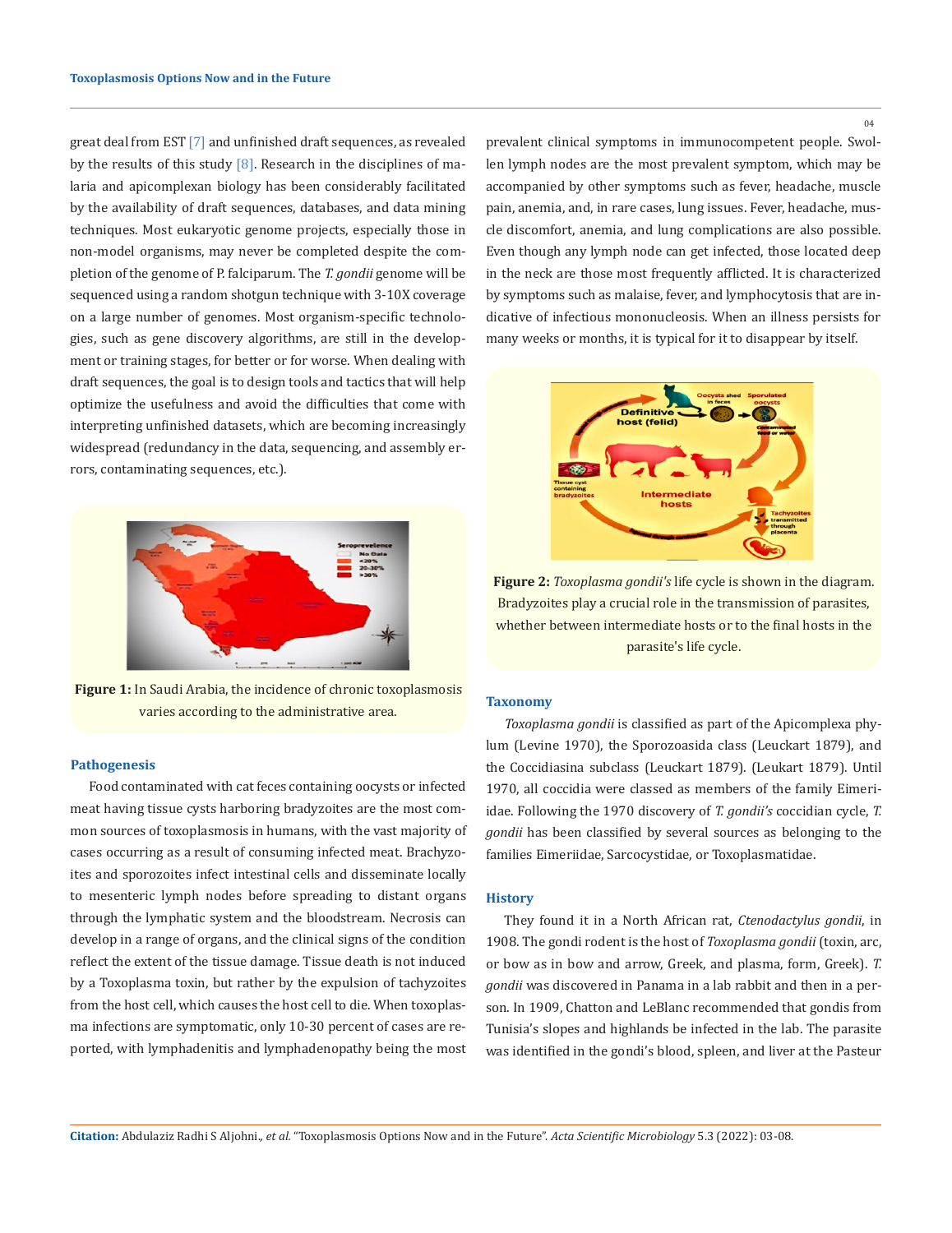Institute in Tunis. Several researchers in Tunis and the US failed at arthropod transmission. A hydrocephalic child's retina and congenital toxoplasmosis were identified in 1923, prompting interest in human illnesses. For toxoplasmosis, Albert Sabin (of the polio vaccine fame) developed a particular serological "dye test" with Henry Feldman in under 5 years. The dye test identified toxoplasmosis as a human infection with global distribution. Congenital infections could not account for their broad incidence for over 35 years. When subjected to proteolytic enzymes, cysts disintegrated, releasing viable infective stages, as proposed by D. Weinman and Asa Chandler in 1956. Undercooked lamb chops or barely cooked beef or horse meat were served to children in a Paris TB hospital in Desmonts., *et al.* 1965's studies. Antibody levels (measured by the Sabin-Feldman dye test) jumped from 10% to 100% in the former group, according to the results. Toxoplasmosis was found in over 80% of people in Paris, where raw or undercooked meat is regularly eaten. A puzzling question remained: why is toxoplasmosis prevalent in both meat-eaters and non-meat eaters, i.e., vegetarians and herbivores? Tachyzoites and bradyzoites were the only two phases known up until 1970, when a third step was discovered: a third stage known as a syncytium. Apical complexes were found in the invasive stages of *T. gondii*, suggesting it was an apicomplexan. In 1970, oocysts and sexual phases were discovered in cat intestine cells, completing the life cycle.



**Figure 3:** Charles Nicolle (1866-1936) | Institut Pasteurpasteur.fr.

### **Risk factors**

Anyone may get infected with *T. gondii* at any time. For pregnant women and persons with compromised immune systems, toxoplasmosis is particularly harmful, since they are more susceptible to infection. Patients suffering from AIDS, those who have had organ transplants, and those on immunosuppressive medicines are all examples of this.

## **The life cycle of toxoplasmosis is as follows**

Oocysts sporulate and become pathogenic in the environment after 1-5 days. In nature, intermediate hosts (such as birds and rodents) get infected by consuming oocyst-contaminated soil, water, or plant material. Tachyzoites develop quickly after ingesting oocysts.

#### **Cats and toxoplasmosis**

*Toxoplasma gondii* causes toxoplasmosis. Humans, children, and other animals may also be infected. Infection occurs when humans or animals consume the parasite's microscopic eggs or cysts in raw meat from cattle, sheep, pigs, or wild animals like deer.

*T. gondii* can only mature in a cat's body. The adult parasite lives in cats' stomachs, and the eggs are spread by their feces. The eggs must mature in the soil for 15- days before they may infect people or other animals. It hatches within the colon and burrows through the intestinal wall when eaten by humans or other animals. When the parasite penetrates a person (an unfavorable host), it creates a cyst in a muscle or organ. Later in life, the cysts may recur, particularly if the immune system is compromised by sickness or medication.

#### **Pregnancy complications**

Except for women who are infected with *T. gondii* up to 3 months before conception, infection with *T. gondii* before pregnancy is expected to cause little or no damage to the unborn child, according to current research. A neonate with hydrocephalus, microcephaly, intracranial calcifications, retinochoroiditis, strabismus, blindness, epilepsy, psychomotor and mental retardation, petechiae due to thrombocytopenia, and anemia may have congenital toxoplasmosis, according to the Centers for Disease Control and Prevention. The probability of fetal transfer is modest in the first trimester (less than 6 percent), but it is high in the third trimester (between 60 and 80%). *T. gondii* infection during embryogenesis, on the other hand, albeit rare, has far-reaching implications for the baby [12]. Maternal sickness during the third trimester, on the other hand,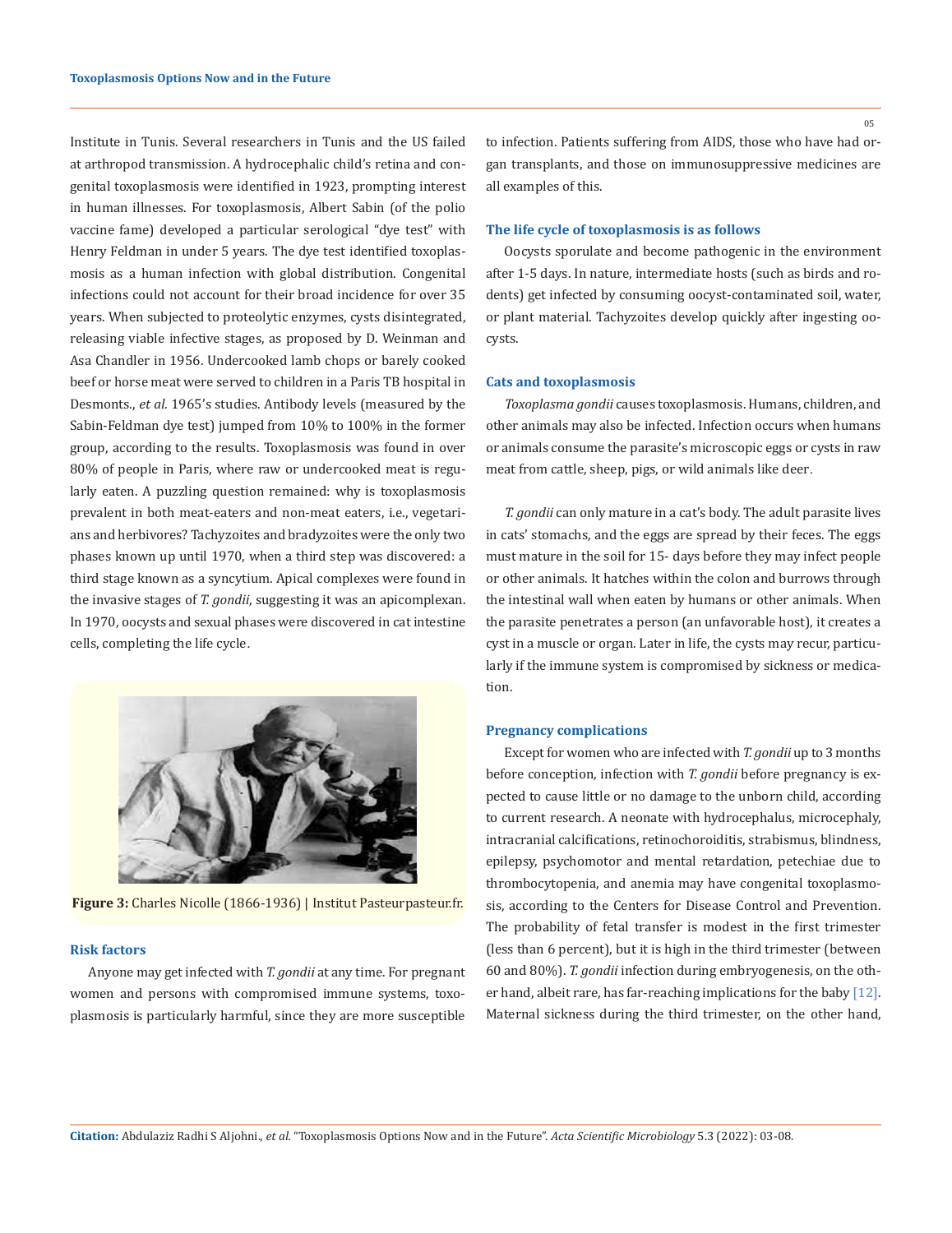commonly results in neonates who are asymptomatic at birth. However, if these newborns do not receive the correct treatment, they may develop retinochoroiditis and neurologic deficits in adolescence or early adulthood, which can be fatal. Breastfeeding or direct human-to-human contact has not been shown to transmit *T. gondii*. [11,13].

#### **Toxoplasmosis pediatric**

Toxoplasmosis is a disease caused by infection with the *Toxoplasma gondii* parasite, which is a parasite that may be found in many parts of the world and is rather common. A parasite infection can have serious effects in patients with weakened immune systems or in children born to mothers who have been infected with the parasite. Most pregnancies end in miscarriage for women who become infected with the parasite during the first trimester of their pregnancy.

#### **Symptoms of toxoplasmosis**

The majority of healthy individuals afflicted with toxoplasmosis exhibit no symptoms and are unaware they are sick. The flu is characterized by bodily aches, enlarged lymph nodes, and fever. a migraine, a Fatigue Several of the most severe symptoms seen in immunocompromised (AIDS patients) or immunosuppressed (cancer, organ transplant) persons include the following, Symptoms of Pneumocystis jiroveci pneumonia, a common opportunistic infection seen in AIDS patients. Blurred vision is caused by retinal inflammation (ocular toxoplasmosis). A mother's infection during the third trimester puts her infant at risk for toxoplasmosis, but infection during the first 14 trimesters does not. The earlier in pregnancy an infection develops, the more disastrous the outcome for the kid. Numerous infants who are infected at an early age die. Survivors are predisposed to serious difficulties such as the following. The liver and spleen have grown in size. Yellowing of the skin and eyes (jaundice). Infected eyes.

#### **Diagnosis**

Retinochoroiditis is diagnosed by an ophthalmologist. Anti-Toxoplasma treatment is indicated if typical lesions (white localized lesions typically accompanied by vitreous inflammatory responses) occur together with Toxoplasma seropositivity. Biological tests are essential for individuals with uncommon ocular lesions or who do not respond to anti-Toxoplasma medication. Both parasite detection and local antibody production in ocular fluids are

06

complementary processes. It has been claimed that quantitative PCR techniques may identify parasite DNA in AH or vitreous fluid, with sensitivity ranging from 16 to 55 percent [14]. There is some evidence that Toxoplasma DNA is more likely to be found in immunocompromised patients' aqueous humor, but the data is restricted and prospective data are lacking. In contrast to Westeneng., *et al*. Talabani., *et al*. [15] found parasite DNA in 8/11 patients (73 percent), with PCR being the only positive test in 4 cases. In a group of patients with atypical retinochoroiditis, PCR failed to detect 9 individuals who responded to anti-Toxoplasma treatment, according to Favreau., *et al*.

Antibody detection in ocular fluids is a useful adjuvant in the diagnosis of ocular toxoplasmosis. Antibody production in an ocular fluid may be measured or approximated subjectively by comparing serum IgG titers. The Goldmann-Witmer coefficient (GWC) may detect aberrant levels of anti-Toxoplasma antibodies in aqueous humor [56]. + [serum total IgG (g/liter)/AH total IgG (g/liter)]. Turunen., *et al*. proposed comparing anti-Toxoplasma antibody titers in AH to mumps virus antibody titers [16]. In one study, repeated sampling at weekly intervals boosted the GWC's sensitivity from 57% to 70%. However, late sampling has been cited for poor PCR findings in certain articles. The duration between the start of symptoms and paracentesis seems to be significant for identifying certain band patterns in serum and matched AH samples by Western blot analysis, with longer intervals producing better results. The WB's sensitivity is similar to the GWC's (53-81%) [15,16], but its specificity is higher (>95%) due to reduced inflammation and blood-retina barrier disruption.

The detection of specific IgA in AH ac has also been shown to be useful, either as a quantitative indicator of local antibody production by comparing serum and AH titers or as a qualitative marker by comparing WB patterns, with sensitivities of 63 percent and 76 percent, respectively, for both quantitative and qualitative purposes.

Using GWC, PCR, and WB together boosts biological efficiency. diagnostic sensitivity, reaching 83-85% when data from numerous large case series are merged [17]. Based on the patient's characteristics and the time of AH puncture, several writers established the following algorithm: In the first 10 days after symptoms start, real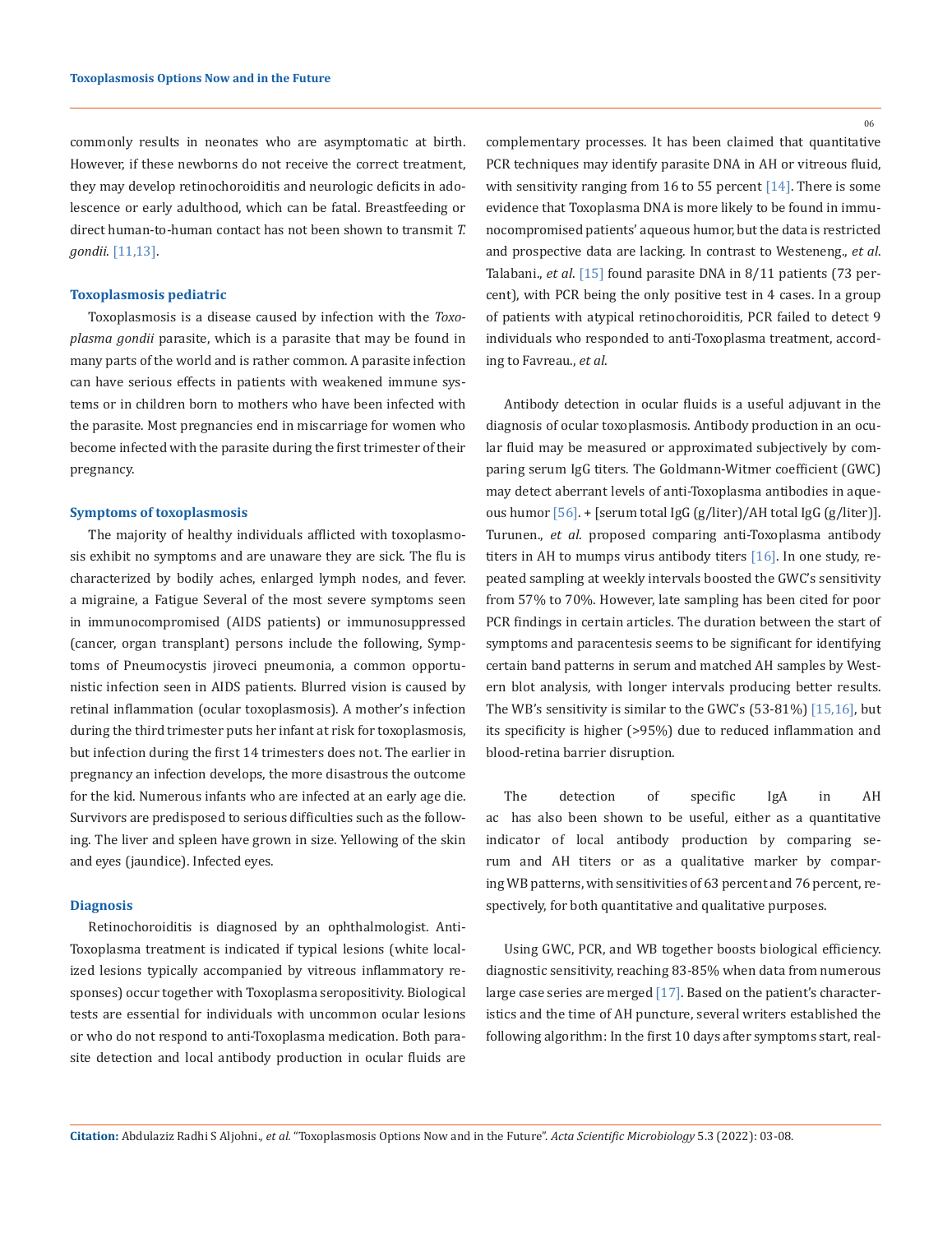time PCR should be used first, especially if the patient is immunocompromised or if the total size of the foci is large (>2 optic disc diameters); (ii) use of GWC after the first 10 days, if old scars are present and/or the anterior chamber reaction, is mild to severe, associated with PCR; Labalette., *et al*. found that combining AH antibody load measurements with PCR boosts diagnostic sensitivity independent of time to diagnosis or amount of lesions. For lesions larger than three disk areas, PCR alone is more sensitive [18].

#### **Prevalence**

According to estimates, between 25 and 30 percent of the world's population is infected with *Toxoplasma gondii*. [19].

In the United States, 89 percent of women of reproductive age are at risk of acute infection and of transferring the parasite to the infant if the initial infection occurs during the gestational period [20].

The age-adjusted seroprevalence rate in the United States is 22.5 percent. The distribution varies significantly, with the greatest incidence recorded in the northeastern regions and the lowest in the western states [21].

Low seroprevalences of 10% to 30% have been found in places such as North America, Northern Europe, and the Sahelian regions of Africa. Seroprevalence ranges from 30 to 50 percent in Central and Southern European nations, tropical African countries, and Latin American countries. This demonstrates the variance within nations as well as across countries [22].

## **Incidence**

- Toxoplasmosis affects 1.1 million persons in the United States each year [23].
- Every year, 500 to 4000 newborns are affected with congenital toxoplasmosis [24].

#### **Conclusion**

In the past 20 years, Toxoplasma research has advanced significantly. High-throughput genomics and proteomics, as well as innovative imaging approaches, assisted fundamental molecular and cell biology research. In order to describe these enhancements, further study is required. In the meanwhile, epidemiological investigations have gained popularity. Since the development of Toxoplasma as a waterborne illness, researchers have focused their attention on the environment. An ecological and integrated strategy was developed to better understand Toxoplasma's complex hostenvironment interactions and risk factors for human infection. In order to discover the genetic makeup of many different animal species from throughout the globe, they were separated and genotyped. *T. gondii*'s variation. We now know that this unique species does not exist anywhere on the earth. The pathogenic impact of several of these genotypes has been extensively studied in vitro. These models helped find virulence genes. Toxoplasma genotypes and geographic distribution are being studied in order to better understand the clinical manifestations of toxoplasmosis, it seems. To treat human toxoplasmosis effectively, these new epidemiological and genetic discoveries must be validated. However, finding new indicators for the most difficult instances, such as ocular or cerebral localizations, should be advantageous.

## **Bibliography**

- 1. Dubey JP. "Toxoplasma, Hammondia, Besnoita, Sarcocystis and other tissue cyst forming coccidia of man and animals". In Kreier, J.P. (ed.), Parasitic Protozoa III. Academic Press, New York, NY (1997): 101-237.
- 2. Remington JS and Desmonts G. "Toxoplasmosis". In Remington, J.S. and Klein, J.O. (eds), Infectious Diseases of the Fetus and Newborn Infant. W. B. Saunders, Philadelphia, PA (1989): 89 -195.
- 3. Luft BJ and Remington JS. "Toxoplasmic encephalitis in AIDS patients". *Clinical Infectious Diseases* 15 (1992): 211 -222.
- 4. Sibley LD and Boothroyd JC. "Construction of a molecular karyotype for Toxoplasma gondii". *Molecular and Biochemical Parasitology* 51 (1992): 291-300.
- 5. Ajioka JW. "Analysis of apicomplexan parasites". *Methods* 13 (1997): 79 -80.
- 6. Roos DS., *et al*. "Toxoplasma as a model parasite: apicomplexan biochemistry, cell biology, molecular genetics… and beyond". In Tschudi, C. and Pearce, E. (eds), Biology of Parasitism. Kluwer Press, Boston, MA (1999): 143 -167.